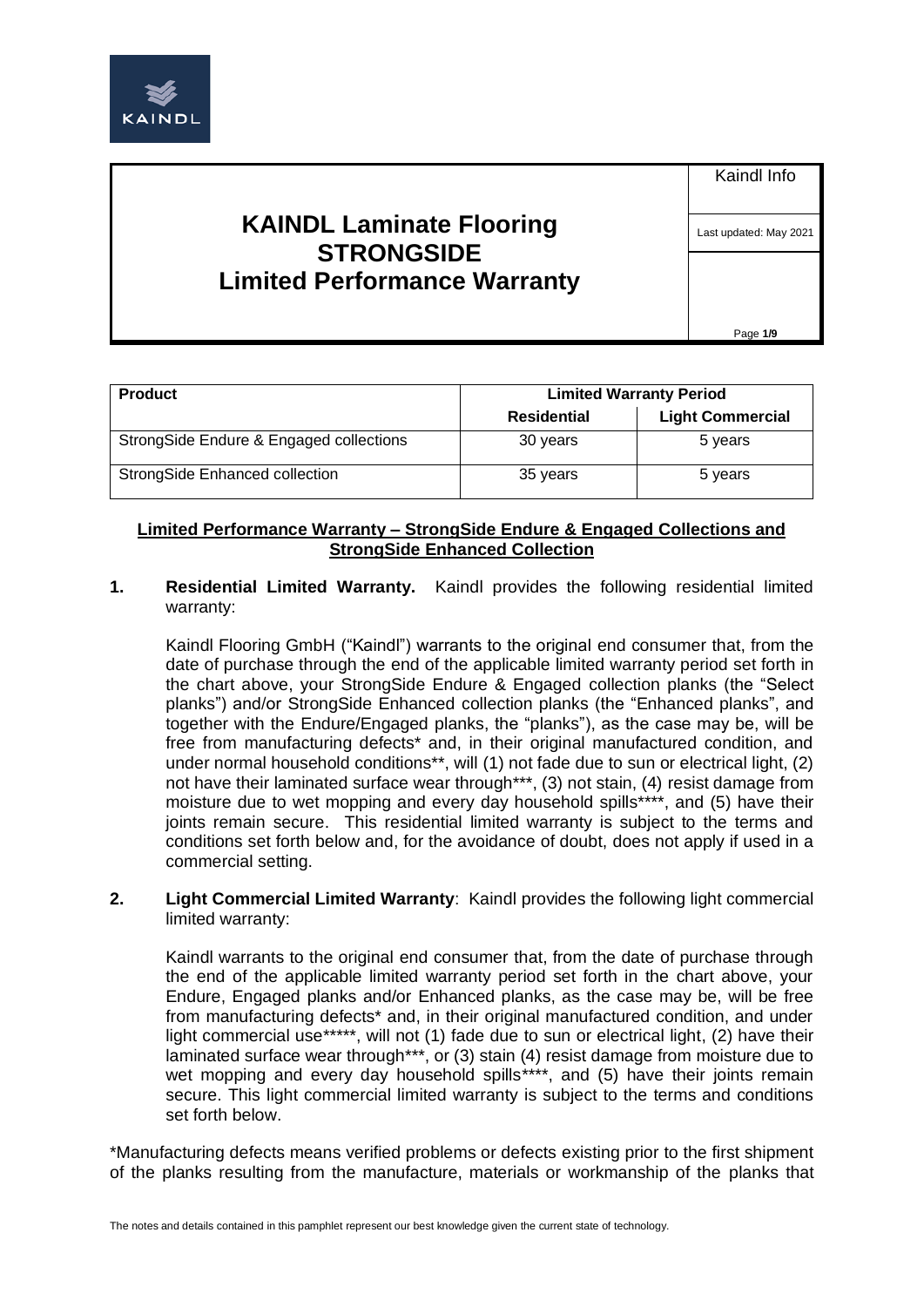

**KAINDL Laminate Flooring STRONGSIDE Limited Performance Warranty** Kaindl Info

Last updated: May 2021

Page **2/9**

render the planks unable to function in a manner consistent with and according to the specifications provided by and/or defined by Kaindl that are applicable to the planks.

\*\*Normal household conditions means those daily activities commonly associated with residential use.

\*\*\*Gloss reduction does not constitute "wear".

#### \*\*\*\* Water warranty

Floor will resist damage from moisture due to wet mopping and everyday household spills. This product is water resistant. However, when excessive moisture accumulates in buildings or on building materials, mold and/or mildew growth can occur (particularly if the moisture problem remains undiscovered and unaddressed). The moisture warranty excludes damage resulting from mold and/or mildew growth due to prolonged exposure to moisture. This warranty does not cover flooding. The test method for water resistance application is the actual version of the NALFA Laminate Surface Swell Test – Assembled Joint testing procedure.

\*\*\*\*\*Light commercial use means use in environments which do not have heavy commercial traffic, where the flooring is not exposed to a heavy commercial maintenance schedule and where the interior temperature and humidity can be controlled and maintained. Without limiting the generality of the preceding sentence, light commercial use only includes use in the following commercial areas:

Apartments, Retail Store Fronts, Medical Offices, Hotels/Motels, Educational/School Facilities, Business Offices, Restaurants, Multi-Family housing, Condominiums:

In each of the aforementioned environments, the following uses are permitted: Entryways† , Sales Floor/Showroom, Breakrooms, Office environments, Storage and dressing Rooms, Lobbies, Waiting room areas, Hallways, Nurses Stations, Guest Rooms, Conference/Meeting Rooms, Kitchenettes, Lounges, Offices, Individual Housing Units, Classrooms, Common Areas, any area not considered as high traffic/heavy commercial.

<sup>†</sup> It is required to have walk off mats at all entryways.

#### **Use of the product:**

Please evaluate the installation site prior to the installation of the planks to determine if additional steps need to be taken to address specific requirements for jurisdictional health and/or specific building codes, static resistance, COF requirements, exposure to frequent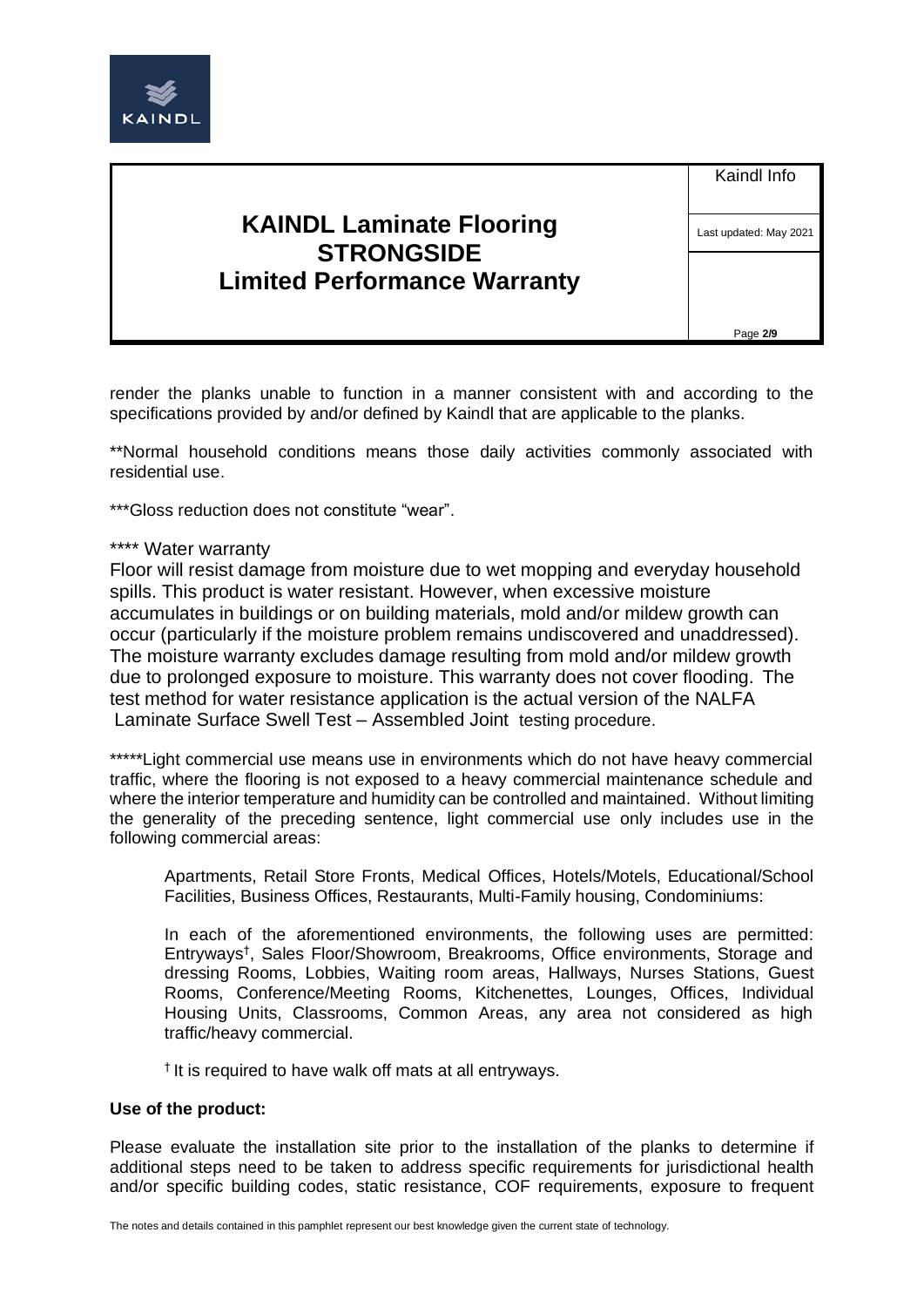

| <b>KAINDL Laminate Flooring</b>     |
|-------------------------------------|
| <b>STRONGSIDE</b>                   |
| <b>Limited Performance Warranty</b> |

Last updated: May 2021

Page **3/9**

water, excessive moisture or heavy traffic, and take necessary steps to ensure a safe and secure installation.

Kaindl does not provide additional warranties other than our limited residential warranty and light commercial warranty. Kaindl accepts no responsibility for usage that is not in compliance with any country, state, county, city or township regulations or codes. Proper assessment of location requirements, regulations and usage, are the responsibility of the installer. Kaindl does not warrant nor guarantee that any of the proposed uses in the aforementioned categories are compliant with local building, health and/or other municipal codes or regulations.

Except where expressly implied, the term "limited warranty" refers to only the residential limited warranty and light commercial limited warranty as outlined.

## **Terms and Conditions**

This limited warranty for the flooring planks is made with respect to the following terms and conditions:

### **3. Acceptable Installation method**

It is required that ALL Kaindl flooring planks be installed correctly and in accordance with Kaindl's Installation Instructions and Sub-Floor Preparation Guidelines. The Installation Instructions are provided in the insert sheet of each box of material and can also be obtained from a Kaindl reseller or by visiting www.kaindl.com.

#### **In accordance with Industry Standards:**

A moisture test should be performed prior to installation. Any moisture issues underneath the floor to be installed must be rectified prior to installation. When testing concrete using a calcium chloride moisture test (ASTM F1869), the values must be  $\leq$  5 lbs/1000ft2/24hr or <80% RH with an in situ probe (ASTM F2170). If you are installing Kaindl laminate floors over a wood subfloor, a vapor barrier is not required. However, wood subfloors must have a moisture reading ≤12% across the complete installation. If attached underlayment is not included, install Kaindl Laminate floors over an underlayment that is approved for use with laminate floors.

- a. Any dampness from construction materials, such as moisture in the concrete slab or another sub-floor, must be completely dry prior to installation;
- b. proper installation includes the installation of the planks area(s) where they are exposed to normal wear based on their recommended End Use Category according to ISO 10874; and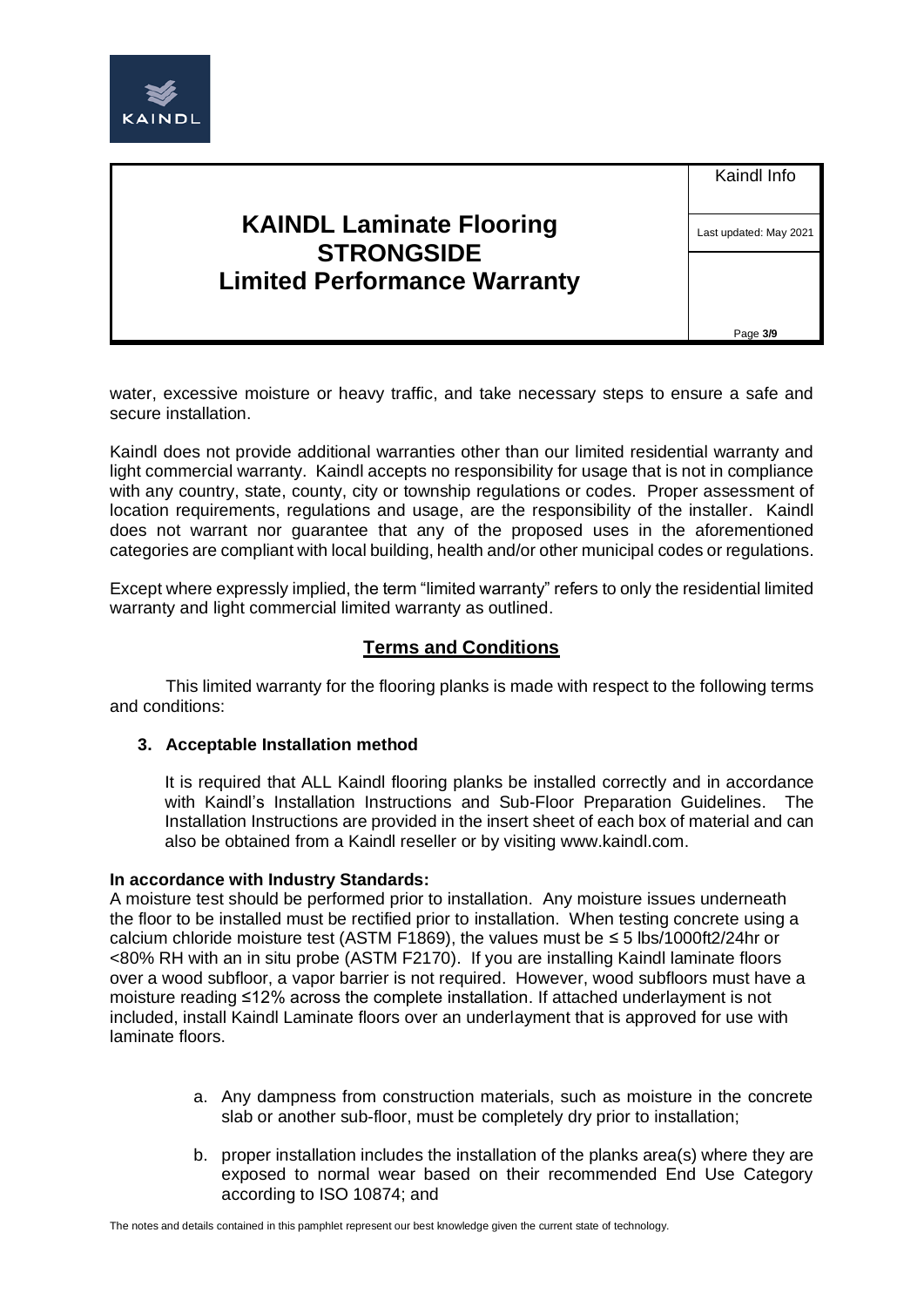

| <b>KAINDL Laminate Flooring</b>     |
|-------------------------------------|
| <b>STRONGSIDE</b>                   |
| <b>Limited Performance Warranty</b> |

Last updated: May 2021

Page **4/9**

- c. if the desired installation room is an area that is susceptible to spills or liquid getting behind skirting (molding) boards, the perimeter of the room must be completely sealed. A 3/8" compressible polyethylene (PE) foam backer rod should be inserted to fill all expansion spaces. The backer rod should be completely covered with 100% silicone sealant around the entire perimeter of the installation. An acrylic sealant should not be used. A small silicone bead should be applied where the skirting (molding) meets the floor, creating a perimeter barrier to prevent any spills or liquids from getting underneath or behind the skirting. The same result can be achieved with waterproof skirting. Any fixed objects, door frames, etc. should be sealed in the same way using a 100% silicone sealant.
- d. It is important that the installer completely engages the locking system on all 4 sides of each plank when installing, so as to avoid any gaps that could potentially void the warranty.

A nonrecycled (100% virgin resin) minimum 6-mil polyethylene vapor barrier with a density of 0.92 lbs/cubic foot and a thickness tolerance of  $+/- 10\%$  is required to be installed over any concrete subfloor. Any vapor barrier that emits a water vapor no greater than 5 lbs/1000ft2/24 hr is an acceptable vapor barrier when installed in accordance with the provided installation instructions.

# **4. Proper Care & Maintenance**

The Kaindl planks must be maintained in accordance with the Kaindl care and maintenance instructions (the "Care and Maintenance Instructions"). A copy of the Care and Maintenance Instructions should be provided to you at the time of purchase or should be obtained through a Kaindl reseller, or by visiting www.kaindl.com. The Care and Maintenance Instructions include, but are not limited to, the following:

- a. The planks must be used only indoors in a dry, climate-controlled area.
- b. Floor protectors (ex: felt pads) that do not stain should be used to protect the planks. To minimize the possibility of indentations or scratching from the movement of heavy objects, use heavy duty leg bases/rollers. If the object is excessively heavy, a wider floor protector is required.
- c. The primary cleaning method that should be used is dust mopping. Mop using only a well wrung out mop and warm water only. Use only non-abrasive soapfree cleaners made specifically for laminate floor care to clean the planks.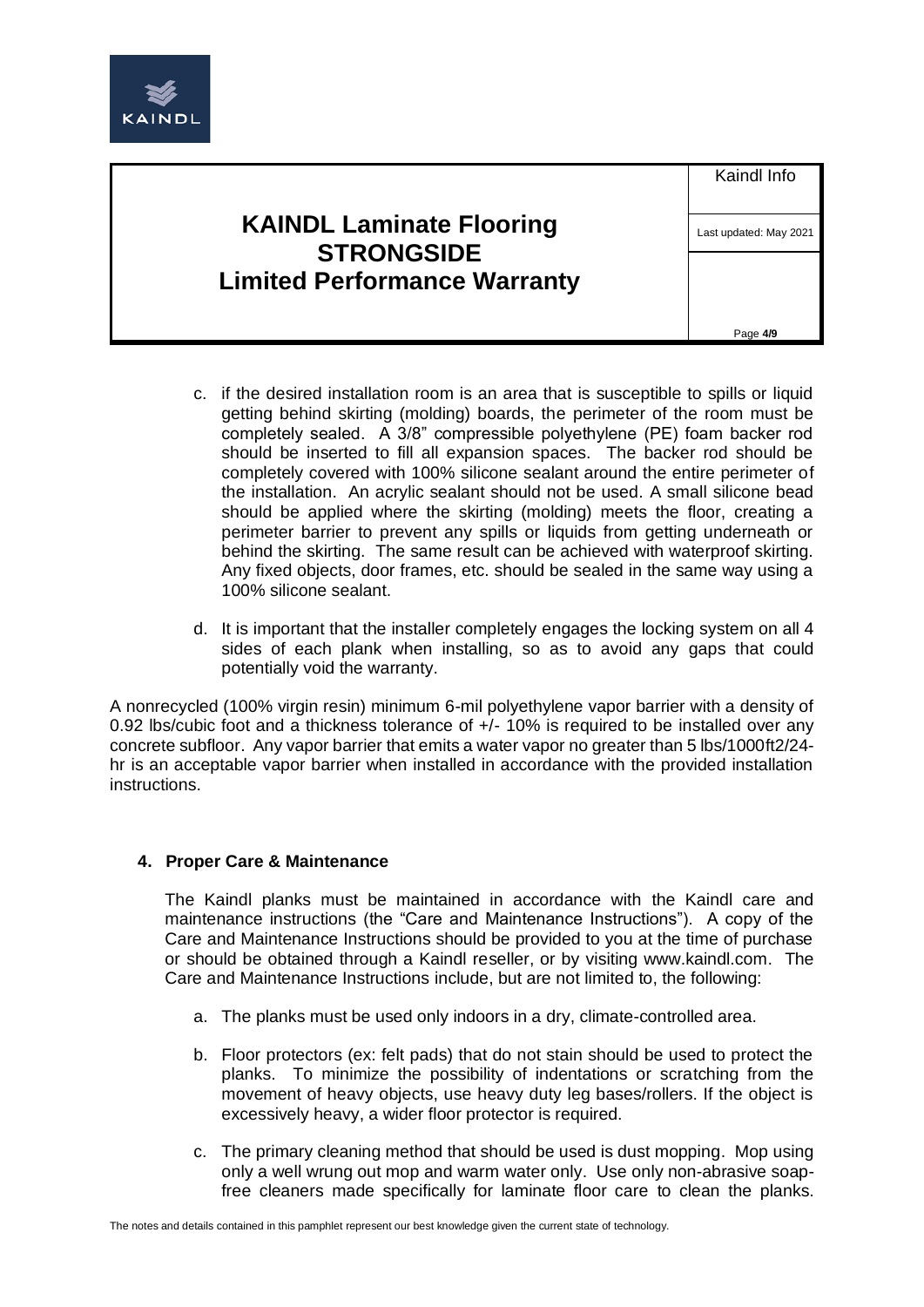

(NEVER USE: Detergents, soaps, "mop-and-shine" products, waxes, polishes, abrasive pads or cleaners, including nylon scouring pads, steel wool, Comet™, Soft Scrub™, etc. that may damage the finish.)

- d. It is not necessary to use a wet mop that will puddle or leave moisture standing on the planks. Any approved cleaning solution used should not be poured directly onto the planks, but instead should be applied to the mop or cloth used for cleaning.
- e. For the best cleaning results, use 1 cup of vinegar per gallon of warm water.
- f. Any spills should be wiped up immediately. In any event, liquid should not be left on the planks longer than is reasonable.
- g. If your home is susceptible to ongoing or frequent intrusion of dirt or sand, it is recommended that you mop, dust mop or vacuum, more frequently.
- h. Scratches typically occur when large heavy objects are moved across the floor. Exercise caution when moving large objects or appliances like stoves, refrigerators, furniture or other heavy objects. It is recommended that you use devices or material suitable for sliding heavy objects, never slide heavy objects across the floor without protection for the floor.
- i. As stated above in section 2, the use of protective walk-off mats in entryways and in heavier traffic areas is required.
- j. If left unkept, your pets nails could cause harm to your floor. It is recommended that you maintain your pet's nails by regularly trimming in order to prevent them from scratching the planks.
- k. When cleaning or vacuuming, use only vacuums and tools designed for hard surfaces. The use of a steam cleaner is allowed if steam is not being applied directly to the Laminate Floor. Use the steam cleaner with a clean soft cloth or rag between the steam opening and the flooring, this will also guarantee a homogeneous heat and steam distribution. It is also important that you not hold the steam apparatus on the same spot for any length of time and clean the floor in the lengthwise direction of the design. The use of a Wet jet mop is allowed provided it sprays a small amount of water in front of the cloth to clean the floor, Liquid buildup on the floor should be avoided. It is prohibited to use any type of polishing or buffing machine to clean the floor. It is important to keep your floors clean, we recommend frequent dusting, vacuuming or sweeping to avoid the accumulation of any particles that could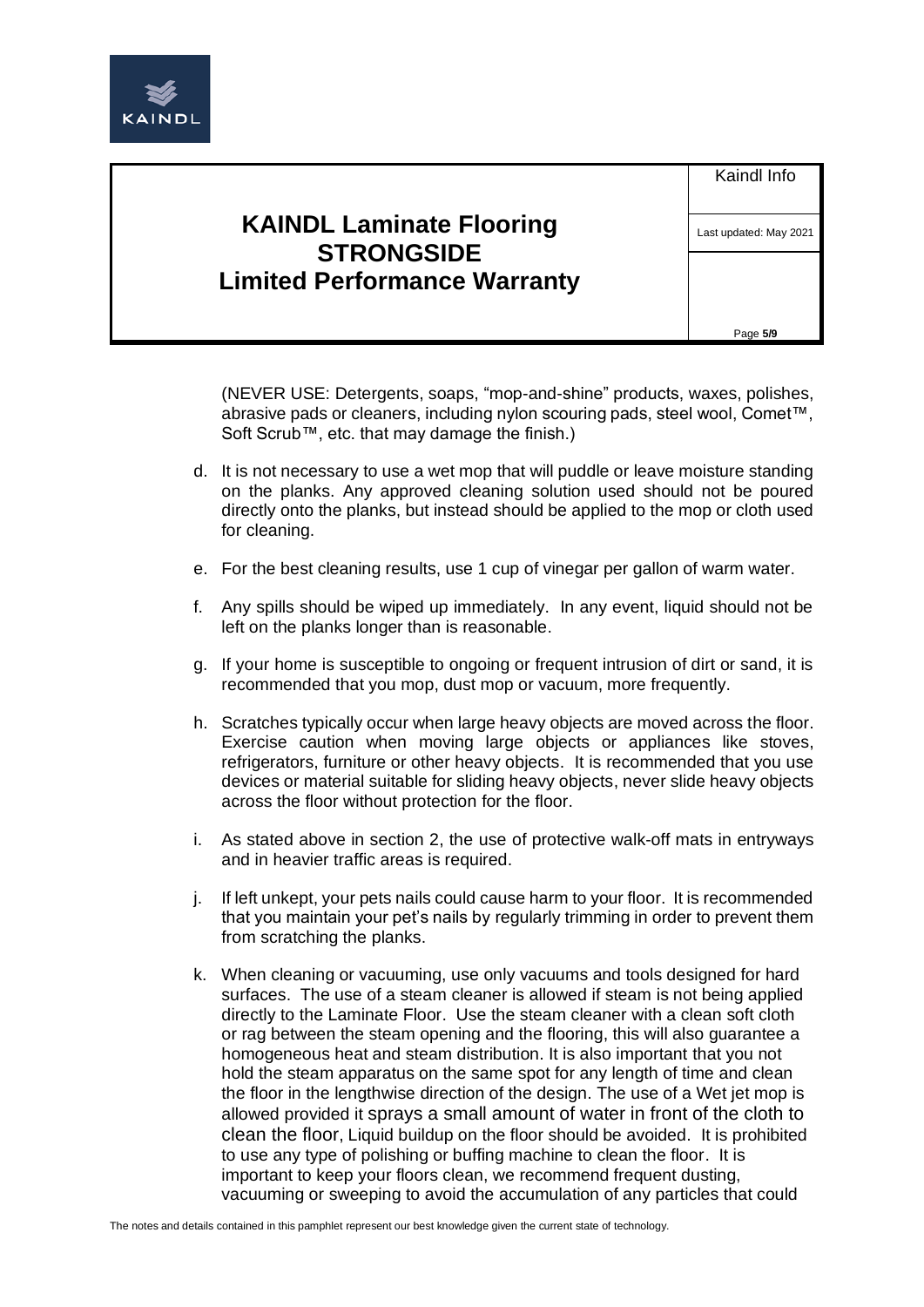

| <b>KAINDL Laminate Flooring</b>     |
|-------------------------------------|
| <b>STRONGSIDE</b>                   |
| <b>Limited Performance Warranty</b> |

Last updated: May 2021

Page **6/9**

dull or scratch the surface finish. It is prohibited to use devices such as floor scrubbers, floor buffers, or any other similar device or product that could damage the surface of the planks, the joints, or the locking system.

### **5. Warranty Exclusions**

This limited warranty does not cover:

- a. conditions or defects caused by installing the floor not in accordance with the Instruction Guide or the installation instructions set forth in this limited warranty, or improper use, care or maintenance, including the failure to follow the Care and Maintenance Instructions.
- b. damage resulting from excessively wet maintenance or from using detergents, abrasive cleaners, soaps, waxes or polishes.
- c. accidents, misuse, or abuse (pet damage is abuse).
- d. Any planks that are installed which contain a visible manufacturing defect.
- e. abnormal wear such as damage from spiked heel shoes, lack of protection from furniture or hard casters, or surface dulling from sand, gravel, abrasive cleaners, or adhesive residue.
- f. Any damage caused by moisture that occur from events outside of every day household spills, this includes but is not limited to standing water or urine, flooding due to mechanical failure or appliance leaking, broken pipes.
- g. damage caused due to use of the planks in any way other than the intended use.
- h. Any gaps in the joints that are due to improper installation, improper use, inadequate care or maintenance.
- i. Any damage caused due to the planks being exposed to excessive or extreme temperatures.
- j. Any damage caused by moisture in the subfloor or coming from underneath the floor. This includes, but is not limited to, damage from hydrostatic pressure underneath the floor or any other condition that results in any kind of moisture coming from underneath the floor.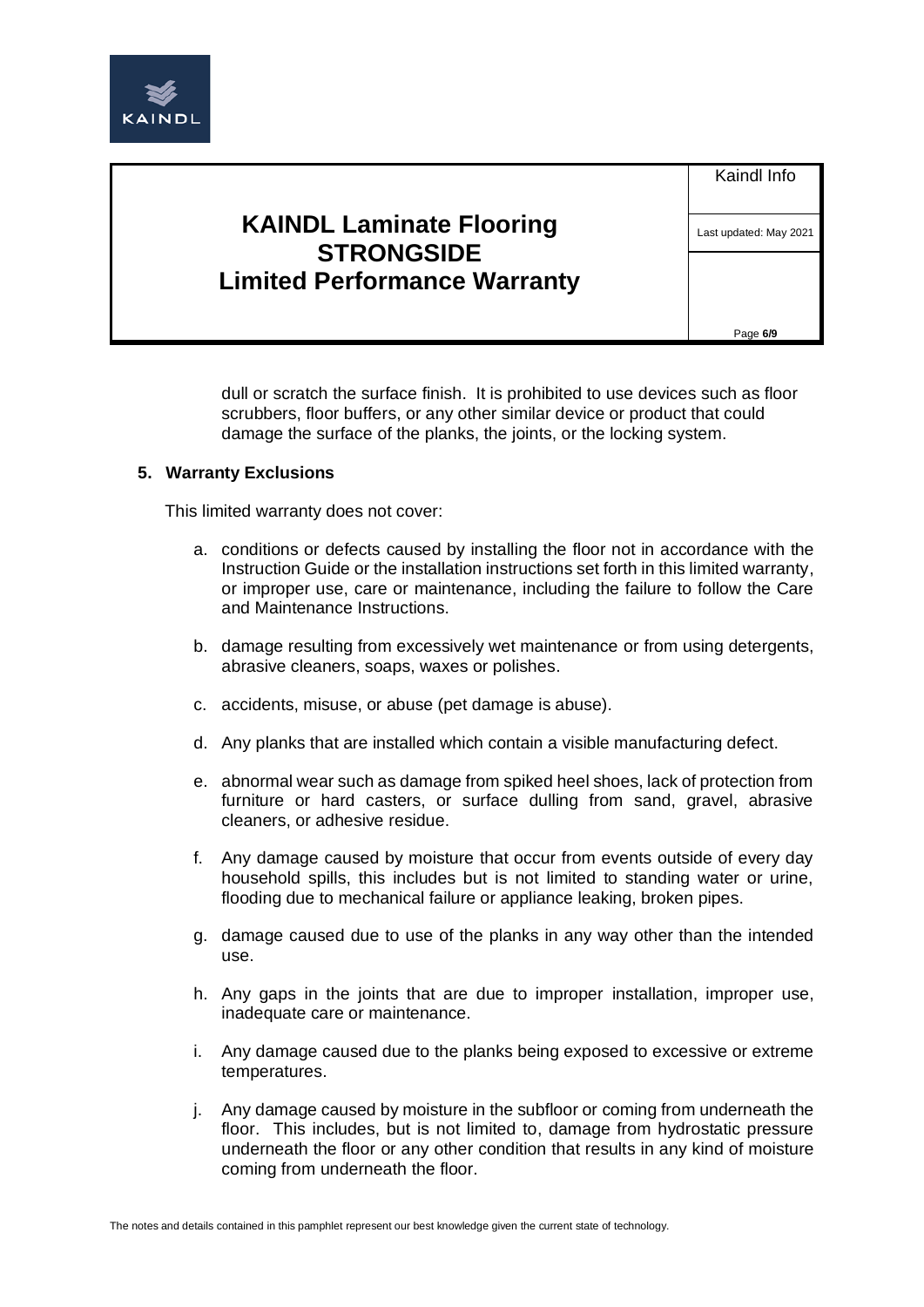

| <b>KAINDL Laminate Flooring</b>     |
|-------------------------------------|
| <b>STRONGSIDE</b>                   |
| <b>Limited Performance Warranty</b> |

Last updated: May 2021

Page **7/9**

- k. Any accidents, improper maintenance or damage caused by scratching, heavy impact or the cutting of the planks. Any damage resulting from the use of floor scrubbers, steam or wet jet mops, vacuums with beater bars, or any similar device is not covered under this warranty.
- l. The wearing of the planks under normal use
- m. The skirting or moldings.
- n. Any damage that is due to the shipment, transportation or moving of the product.
- o. Any modifications or the altering of the planks from their original manufactured condition.
- p. Any change in the gloss level or sheen variations from later product additions or repairs.
- q. Appropriate commercial settings (the areas defined under \*\*\*\*\*) include professional offices and other businesses that require daily wet mopping and/or cleaning with harsh chemicals as well as businesses that do not require machinery or other heavy objects to be placed or moved across the laminate floor. Examples of commercial settings that may be suitable for laminate flooring include legal offices, jewelry stores, art galleries, counseling offices, and gift stores/boutiques. Medical examination rooms, public restrooms and bars/pubs would not be suitable locations for laminate flooring and would be excluded from this warranty.

### **6. Procedure for filing a Claim**

- a. Other than a claim for a manufacturing defect, any claim under this limited warranty must be made by delivering a notice of claim (the "Notice of Claim") within 30 days of the appearance of the defect to the original reseller (with a copy to Kaindl) where the flooring was purchased. The claim should list the detailed reason for the claim, product specifications, model number and must be delivered to the original reseller (with a copy to Kaindl) along with the original purchase and installation documentation. All claims under this warranty must be made prior to the expiration of the warranty period.
- b. Kaindl expressly reserves the right to inspect any alleged defect or have it inspected by its authorized agents, and the right to request photographs, planks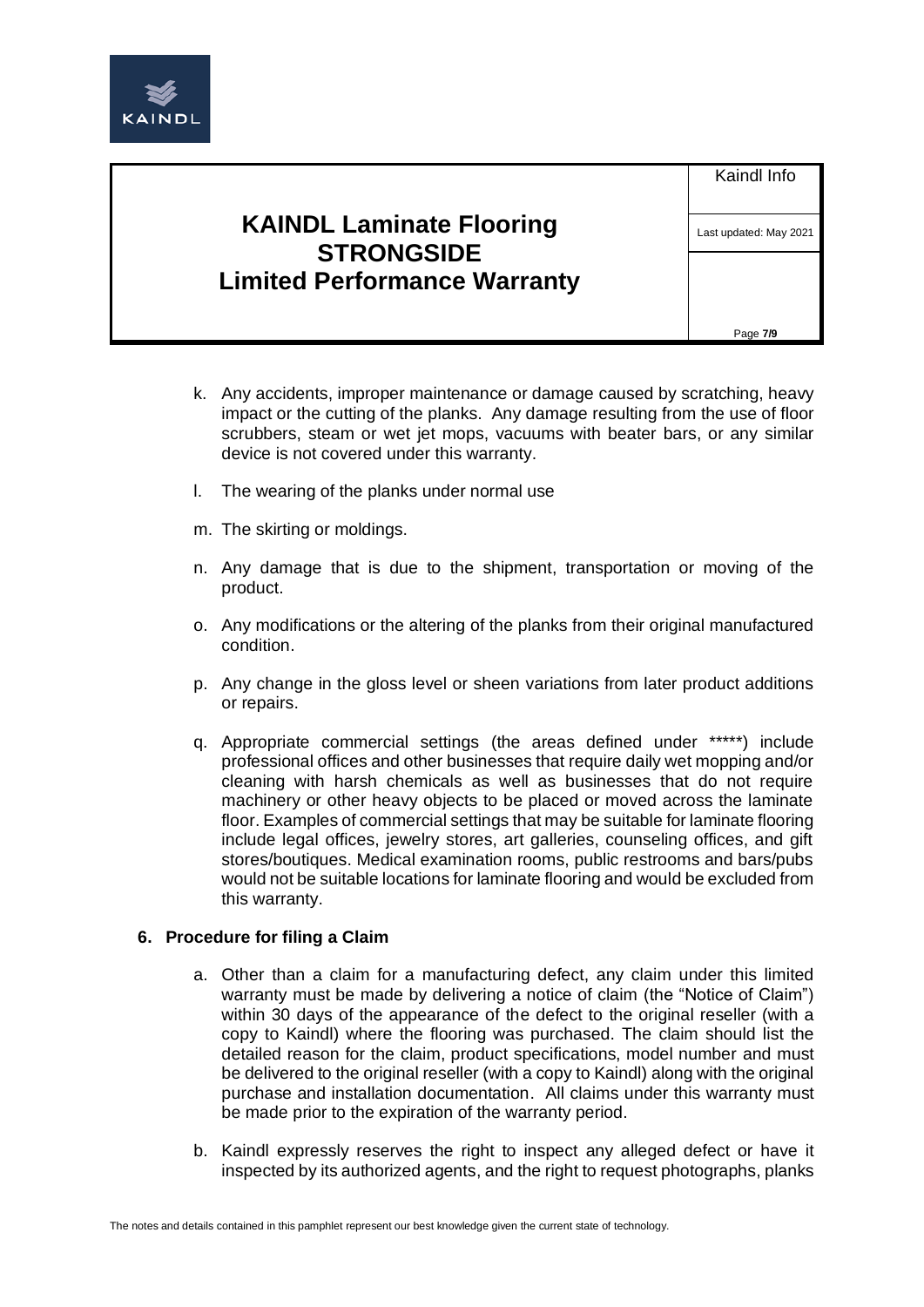

for testing, and/or an independent inspection by a certified licensed independent inspector prior to approving any claim.

### **7. Kaindl's Responsibility under this warranty:**

- a. If a claim under this warranty is determined justified, Kaindl will repair or replace, at its sole discretion, only the affected flooring planks. Any replacement planks will be provided by the reseller where the original defective planks were purchased.
- b. If, in its sole discretion, Kaindl determines that the repair or replacement of the flooring planks is not reasonably achievable, Kaindl, at its sole discretion, may choose to refund the pro-rated (based on square footage) original purchase price of the affected planks, subject to the following applicable adjustments:

(i) in the case of a claim regarding the "Select" quality planks, the pro-rated (based on square footage) original purchase price shall be reduced by 1/4 of its original value for each period of (5) five years or portion thereof that passes from the original date of purchase; or

(ii) in the case of a claim regarding the "Supreme" planks, the pro-rated (based on square footage) original purchase price shall be reduced by 1/5 of its original value for each period of (7) seven years or portion thereof that passes from the original date of purchase (collectively, the "Optional Refund").

- c. If a claim is made and the exact product is no longer available, Kaindl will replace, at its sole discretion and in accordance to subsection 5(b) above, the affected planks with another Kaindl design of equal or greater value.
- d. Kaindl is not responsible for any labor, materials or other costs associated with the replacement of the affected planks or the installation of repaired or replaced planks; with the exception of the optional refund (if any), provided that, if the affected planks were professionally installed, Kaindl, at its sole discretion, will cover reasonable replacement labor costs for the replacement of Kaindl manufactured planks.
- e. Once a claim is approved, Kaindl will instruct the manner in which to proceed in order to have the affected planks repaired or replaced, the instructions must